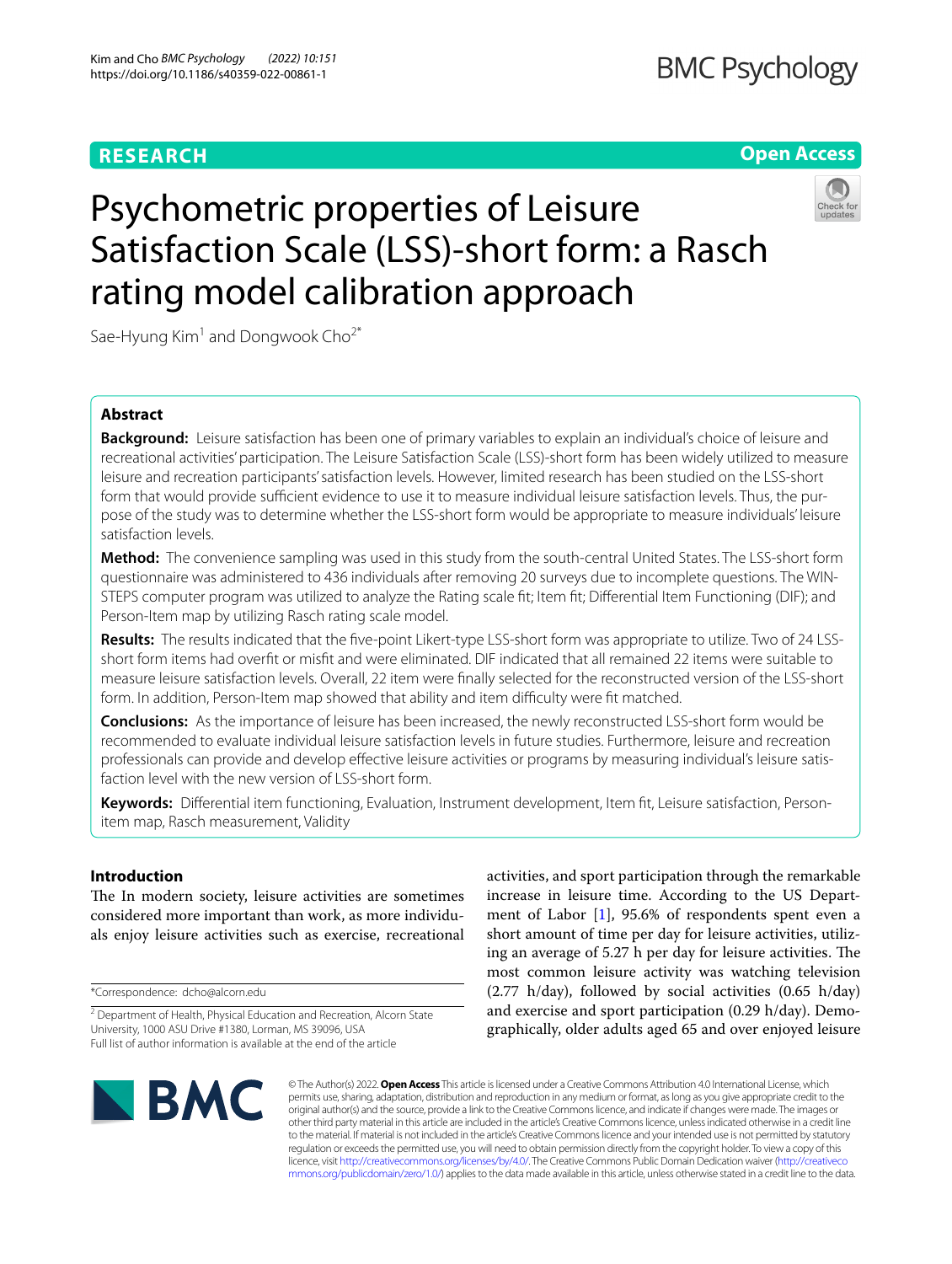activities most frequently (7.41 h/day), while those aged 35–44 years old provided leisure activities only 4.08 h per day. In addition, men (5.69 h/day) spent about 49 min more on leisure activities than women (4.87 h/day) [[1\]](#page-7-0).

Leisure can be described as an experience which is internally motivated and free from work or other mandatory activities [\[2](#page-7-1), [3](#page-7-2)]. Cordes and Ibrahim [[4\]](#page-7-3) described the three essential elements of leisure as perceived freedom on the experience at will, autotelic activity with intrinsic motivation, and beneficial outcome through leisure activities. As such, leisure can be comprehensively determined by active activities such as sports participations and tourism, as well as passive activities including reading and meditation [[5,](#page-7-4) [6](#page-7-5)].

As the number of leisure activity participants has increased, many studies that examine how leisure activities afect participants' satisfaction have been conducted. One study determined that participation in exercise and physical activities during leisure time was a statistically signifcant predictor of older adults' life satisfaction levels [[5\]](#page-7-4). The study by Ayyildi and Gokyurek [\[7](#page-7-6)] indicated that participation in recreational dance activities and leisure satisfaction were statistically related based on age group, income and education level, marital status, and parental status. Another study showed the signifcant relationship between family leisure satisfaction and satisfaction with family life  $[8]$  $[8]$ . Thus, results from these studies have indicated that participation in leisure activities were closely connected to physical, psychological, and social benefts and satisfaction [\[3,](#page-7-2) [9](#page-7-8), [10\]](#page-7-9).

To support this research, instruments and questionnaires have been created and developed to measure participants' satisfaction levels [[11](#page-7-10), [12\]](#page-8-0). Among these methods, Beard and Ragheb [[11](#page-7-10)] created and developed the Leisure Satisfaction Scale (LSS) to measure individual leisure satisfaction levels. The LSS is composed of 51 items and each item is measured utilizing a fve-point Likert-type scale from 1 (strongly disagree) to 5 (strongly agree) in which the higher scores are higher leisure satisfaction levels. More specifcally, these 51 LSS items form up to six subscales including: psychological (13 items), educational (12 items), social (11 items), relaxation (4 items), physiological (6 items), and aesthetic (5 items) satisfaction. At this time, reliability test of LSS was assessed by administrating the sample of 603 individuals, which included students, professionals, technical workers, and retirees. Then, it was assessed with another sample of 347 subjects, after which some changes and refnements were administrated. Through the assessment of two samples, this instrument demonstrated it was reliable for measuring individual leisure satisfaction level. Further, Beard and Ragheb [[11\]](#page-7-10) sampled four items from each subscale to reduce the approximate 20 min measurement time of the LSS. They developed 24 items into the LSS-short form, which reduced measurement time to no more than 10 min and attained an internal consistency of 0.93.

Several studies have utilized the LSS and LSS-short form to conduct research into leisure satisfaction [[13–](#page-8-1) [17\]](#page-8-2). However, there have only been limited studies to indicate the validity of the LSS and LSS-short form. Originally, validity of the LSS was evaluated by approximately 160 leisure and recreation professionals and was generally suggested to be useful tool. However, their responses can be interpreted as the logical validity method in which the scale emerges as a metric to measure leisure satisfaction [\[11\]](#page-7-10). Recently, Trotter et al. [\[18](#page-8-3)] conducted research that compared the Adolescent Leisure Interest Profle (ALIP) developed by Henry [\[12\]](#page-8-0) with the LSS-short form by using a group of 37 adolescent subjects. The results indicated that concurrent validity between LSS-short form and ALIP was found to be very weak or unrelated. Another study measured the validity of LSS-short form by estimating from 515 Korean college students and adults that the results showed the LSS would be appropriate to utilize [[19\]](#page-8-4). However, there has been limited research on the LSS-short form that would provide suffcient evidence to utilize it to measure individual leisure satisfaction levels.

The Rasch rating scale model based on Item Response Theory (IRT) has been suggested because the evidence showed that the Rasch rating scale model can reduce more errors by removing statistically irrelevant items [[20](#page-8-5), [21\]](#page-8-6). Therefore, the purpose of this study aimed to reevaluate the LSS-short form questionnaires so that it would be appropriate to apply them to measure individual leisure satisfaction levels by utilizing the Rasch rating scale model: (1) Rating scale ft; (2) Item ft; (3) Diferential Item Functioning (DIF); and (4) Person-Item map.

#### **Methods**

#### **Participants**

The non-probability convenience sampling was utilized that participants in this study were recruited from the south-central United States. The respondents were informed of the recognition of anonymity agreement and voluntary participation by signing the Informed consent form for the survey, and that prior to testing proper approval had been obtained from the Institutional Review Board (IRB) of the higher education institution of the lead researcher. A total of 456 participants completed the survey, but due to incomplete questions on 20 surveys, a total of 436 questionnaires were utilized for the Rasch rating scale model analysis. The participants were composed of 236 women and 200 men between the ages of 18 and 76 years.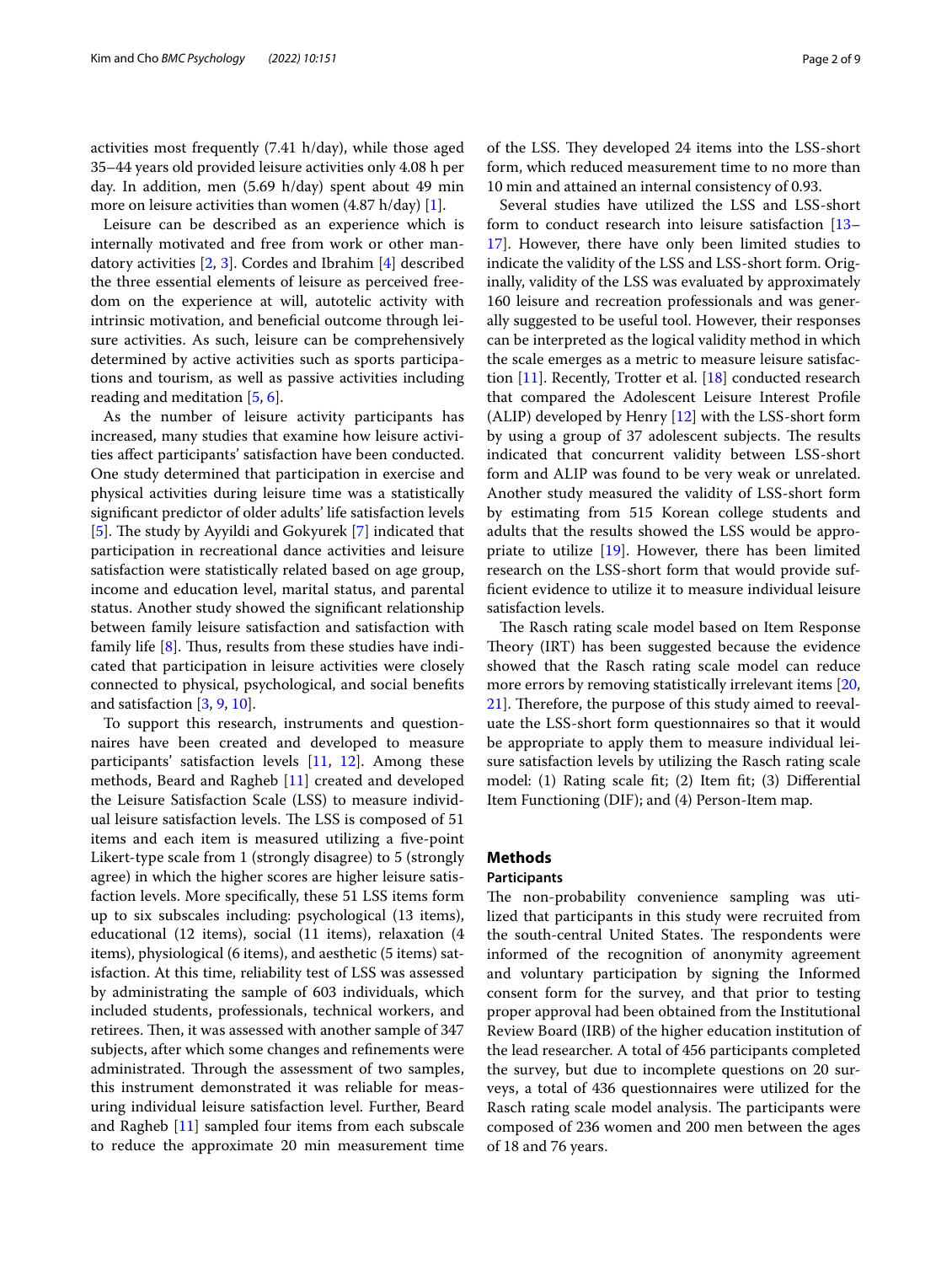## **The Leisure satisfaction sale (LSS)‑short form**

The LSS-short form questionnaire was utilized in this research  $[11]$ . The LSS-short form was composed of 24 items with a fve-point Likert-type scale (1: strongly disagree–5: strongly agree). These items were further comprised of six subscales, which are scored by calculating the mean of four items of a subscale. These subscales include psychological (item No. 1–4), educational (item No. 5–8), social (item No. 9–12), relaxation (item No. 13–16), physiological (item No. 17–20), and aesthetic (item No. 21–24), as shown in Table [1.](#page-2-0)

## **Data analysis**

The Rasch model was applied to reevaluate the LSSshort form followed by content validity was confrmed by experts of leisure, recreation, and psychology. In particular, the Rasch rating scale model of the Rasch model by Andrich [\[22](#page-8-7)] was utilized. However, prior to reevaluating the LSS-short form, it was necessary to confrm whether 24 items violated the basic unidimensional assumption of the Rasch rating scale model test. It was suggested that items would be properly examined for unidimensionality if more than 20% of the total variance was determined by the eigenvalue variance of the frst component accounts by applying the Principal Component Analysis (PCA) [[23\]](#page-8-8). Additionally, another assumption of Rasch model, local independence was automatically examined when unidimensionality was satisfed with these items [\[24](#page-8-9)]. Reliability of 24 items of the LSS-short form was confirmed by Cronbach alpha coefficient at 0.901.

Thus, the unidimensionality of the LSS-short form was analyzed by utilizing the Statistical Package for the Social Sciences 24 (SPSS). The results revealed an eigenvalue variance of 44.04%, meaning that the 24 items of the LSSshort form were satisfactory for the basic assumption of unidimensionality. Furthermore, the WINSTEPS 4.4.4 computer program was utilized to analyze Rating scale ft, Item ft, and Diferential Item Functioning (DIF) of the Rasch rating scale model.

## *Rating scale ft*

The Rating scale fit of Rasch rating scale model was applied to assess the 24 items' suitability for a fve-point Likert-type LSS-short form by utilizing the category probability curve and the derivation index. The criteria of rating scale ft were to determine whether: each category label was counted more than 10 times in total; whether the average estimated value of each category was

<span id="page-2-0"></span>

| <b>Subscale</b> | Item                                                                                        |  |  |  |
|-----------------|---------------------------------------------------------------------------------------------|--|--|--|
| Psychological   | 1. My leisure activities are very interesting to me                                         |  |  |  |
|                 | 2. My leisure activities give me self-confidence                                            |  |  |  |
|                 | 3. My leisure activities give me a sense of accomplishment                                  |  |  |  |
|                 | 4. I use many different skills and abilities in my leisure activities                       |  |  |  |
| Educational     | 5. My leisure activities increase my knowledge about things around me                       |  |  |  |
|                 | 6. My leisure activities provide opportunities to try new things                            |  |  |  |
|                 | 7. My leisure activities help me to learn about myself                                      |  |  |  |
|                 | 8. My leisure activities help me to learn about other people                                |  |  |  |
| Social          | 9. I have social interaction with others through leisure activities                         |  |  |  |
|                 | 10. My leisure activities have helped me to develop close relationship with others          |  |  |  |
|                 | 11. The people I meet in my leisure activities are friendly                                 |  |  |  |
|                 | 12. Lassociated with people in my free time who enjoy doing leisure activities a great deal |  |  |  |
| Relaxation      | 13. My leisure activities help me to relax                                                  |  |  |  |
|                 | 14. My leisure activities help relieve stress                                               |  |  |  |
|                 | 15. My leisure activities contribute to my emotional well being                             |  |  |  |
|                 | 16. I engage in leisure activities simply because I like doing them                         |  |  |  |
| Physiological   | 17. My leisure activities are physically challenging                                        |  |  |  |
|                 | 18. I do leisure activities which develop my physical fitness                               |  |  |  |
|                 | 19. I do leisure activities which restore me physically                                     |  |  |  |
|                 | 20. My leisure activities help me to stay healthy                                           |  |  |  |
| Aesthetic       | 21. The areas or places where I engage in my leisure activities are fresh and clean         |  |  |  |
|                 | 22. The areas or places where I engage in my leisure activities are interesting             |  |  |  |
|                 | 23. The areas or places where I engage in my leisure activities are beautiful               |  |  |  |
|                 | 24. The areas or places where I engage in my leisure activities are well designed           |  |  |  |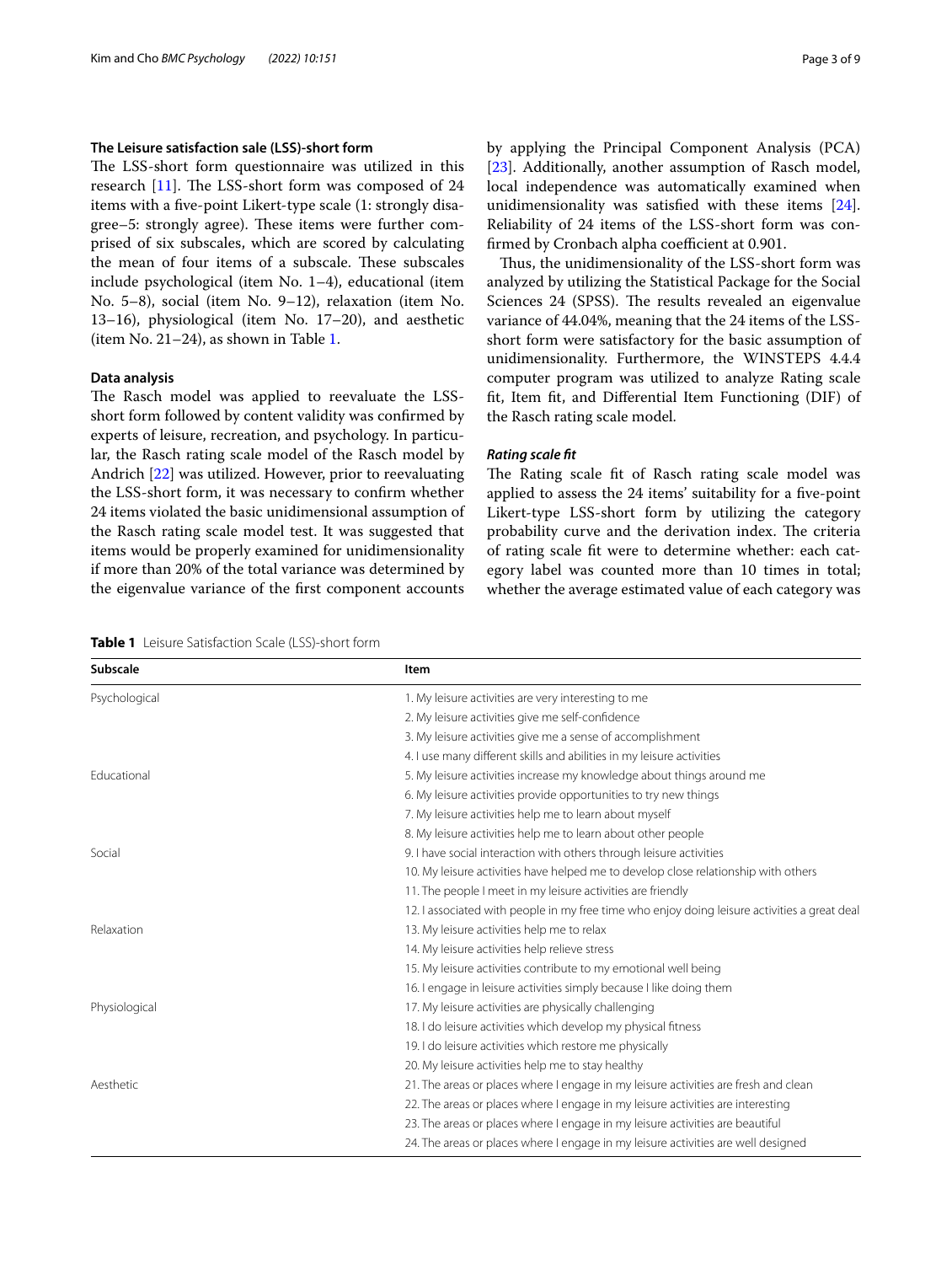sequenced; whether the outft of each category was less than 2.0; and whether the step calibration increased in the order of determined category, which represents the intersection of the category characteristic curves. Thus, it was examined whether a fve-point Likert-type LSSshort form would be suitable to utilize when all four of the above criteria are validated [\[22](#page-8-7)].

## *Item ft*

The Item fit test of the Rasch rating scale model was examined to estimate misft or overft items that determined the items which were too confused or too easy to respond. The results of this test indicated how consistent the degree of difficulty is for each item and by following the  $x^z$  distribution with the expected value of 1.00. If the ft index logit of each item is closer to the expected value (1.00), the analytical data is appropriate to utilize for the model. It would be regarded as a bias item when an expected value of an item is more than 1.50 (misft). More specifcally, the local independence and unidimensionality were examined when an expected value of each item's inft and outft is between 0.50 and 1.50 [\[25](#page-8-10)].

#### *Diferential item functioning (DIF)*

Diferential Item Functioning (DIF) of the Rasch rating scale model was utilized to view whether the property of individual items was appropriated or not. It is valuable to utilize DIF by extracting an unexpected behavior of items in order to approve the generalized validity through separating by subgroups such as age, education, or sex [[26,](#page-8-11) [27](#page-8-12)]. In this study, the systematically biased items were examined based on the characteristics of male and female groups by analyzing the Rasch-Welch (RW) t-test, p-value probability, DIF contrast value and category status when person's ability for each item was fxed as "0". Specifcally, this study utilized the DIF contrast value and category status which was examined in terms of probability based on the five DIF levels  $[28]$  $[28]$ . This DIF category status indicated it should be regarded as negligible bias (Class A) if the absolute value is 0.00–0.42. If the value is between 0.43 and 0.63, it suggested a slight to moderate bias (Class B). Finally, it suggested a moderate to large bias (Class C) if the value is more than 0.64. It is also suggested DIF items in Class B or C are set as  $+$ ' if those favor the focal group, while it is set as '−'if items favor the reference group [[28\]](#page-8-13). In this study, the male participant group was set as the focal group and the female group as the reference group.

#### *Person‑item map*

The final evaluation step was the Person-Item map of the Rasch rating scale model, which only was able to verify whether the reconstructed LSS-short form was appropriate to utilize. It was applied to estimate the item difficulty of the reconstructed LSS-short form through a comparison between the person ability and item difficulty. These two were directly compared by covering these on the same logit scale. If the two distributions of a person's ability and item difficulty are closer, it will be a more suitable questionnaire to utilize [[29](#page-8-14)]. Furthermore, the Person's Separation Reliability index (PSR index) was applied to analyze Person-Item map with the numerical index range of  $0-1$ . The better distribution was examined if the reconstructed LSS-short form was closer to 1 [\[24](#page-8-9)].

## **Results**

## **Rasting scale ft**

The suitability of the five-point Likert-type LSS-short form was verifed by utilizing the four criteria for each of the fve categories: an observed count, an average expectation by size, an outfit, and a step calibration. The results revealed that the observed count for each category was selected at least 10 times or more, and the averaged expectation was sequenced based on the category level. The outfit values for each category showed less than 2.0 and the step calibration values increased in the order of the determined category level from 1 to 5. Furthermore, it was assumed that a fve-point Likert-type LSS-short form was appropriate to utilize (Table [2\)](#page-3-0).

#### **Item ft**

Twenty-four items of the LSS-short form was analyzed by calculating item ft scores through the Rasch rating scale model. The results revealed that an expected value of item 17, "My leisure activities are physically challenging" (infit = 1.91; outfit = 2.28) and item 18, "I do leisure activities which develop my physical fitness" (infit= $1.47$ ; outfit =  $1.57$ ), part of the subscale of "Physiological" benefts, showed more than a 1.50 (misft) (Table [3](#page-4-0)).

#### **Diferential item functioning (DIF)**

In order to analyze DIF between female and male respondents, the Rasch rating scale was used to determine if there were any systemically biased LSS-short form items. The remaining 22 LSS items were analyzed

<span id="page-3-0"></span>

| Table 2 Suitability of five-point likert-type LSS-short form |  |
|--------------------------------------------------------------|--|
|--------------------------------------------------------------|--|

| Category<br>label | Observed<br>count | Average<br>expect |      | Outfit Step calibration |  |  |
|-------------------|-------------------|-------------------|------|-------------------------|--|--|
|                   | 352               | $-1.57$           | 1.79 | None                    |  |  |
| $\mathcal{L}$     | 849               | $-0.32$           | 1.03 | $-184$                  |  |  |
| 3                 | 2894              | 0.52              | 1.01 | $-1.11$                 |  |  |
| 4                 | 4160              | 1.26              | 0.84 | 0.53                    |  |  |
| 5                 | 2209              | 2.26              | 0.97 | 243                     |  |  |
|                   |                   |                   |      |                         |  |  |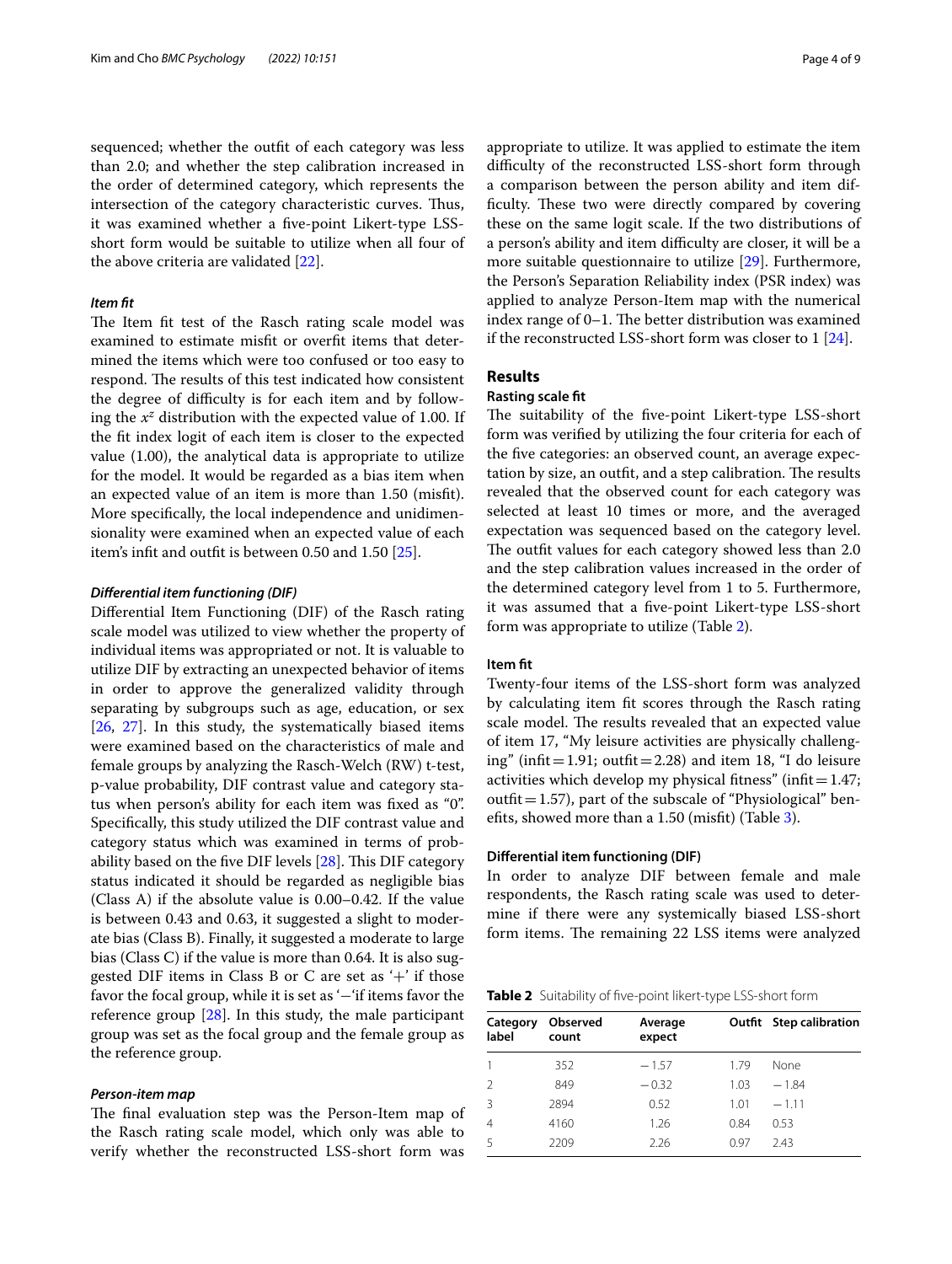| <b>TUDIED</b> INCITED OF ESS SHOTLIGHT! |         |       | <b>TUDIC +</b> Durinium y Or Diabed recins by Dir |                |                     |              |                     |                     |
|-----------------------------------------|---------|-------|---------------------------------------------------|----------------|---------------------|--------------|---------------------|---------------------|
| Items No                                | Logit   | Infit | Outfit                                            | Items No       | RWt                 | p-value      | <b>DIF</b> contrast | <b>DIF</b> category |
| $\overline{1}$                          | $-0.59$ | 0.97  | 1.07                                              | $\mathbf{1}$   | $\mathsf{O}\xspace$ | $\mathbf{1}$ | $\overline{0}$      | Α                   |
| $\overline{2}$                          | 0.70    | 0.80  | 0.94                                              | $\overline{2}$ | 2.1                 | 0.0361       | 0.28                | Α                   |
| 3                                       | 0.33    | 0.74  | 0.75                                              | 3              | $-0.69$             | 0.4895       | $-0.09$             | Α                   |
| $\overline{4}$                          | 0.36    | 0.91  | 0.93                                              | $\overline{4}$ | 1.99                | 0.047        | 0.27                | A                   |
| 5                                       | $-0.51$ | 0.97  | 0.95                                              | 5              | $-0.58$             | 0.5655       | $-0.08$             | Α                   |
| 6                                       | $-0.93$ | 0.91  | 0.88                                              | 6              | $-2.69$             | 0.0074       | $-0.41$             | Α                   |
| $\overline{7}$                          | 0.51    | 0.86  | 0.88                                              | 7              | 0.54                | 0.5912       | 0.07                | Α                   |
| 8                                       | $-0.36$ | 0.92  | 0.93                                              | 8              | $-1.08$             | 0.2825       | $-0.15$             | Α                   |
| 9                                       | $-0.60$ | 0.81  | 0.80                                              | 9              | 0                   | $\mathbf{1}$ | $\circ$             | Α                   |
| 10                                      | $-0.25$ | 0.96  | 0.95                                              | 10             | $-0.53$             | 0.5944       | $-0.08$             | Α                   |
| 11                                      | $-0.46$ | 0.84  | 0.87                                              | 11             | $-0.62$             | 0.5351       | $-0.09$             | Α                   |
| 12                                      | $-0.19$ | 0.96  | 0.95                                              | 12             | $\circ$             | 1            | $\overline{0}$      | Α                   |
| 13                                      | $-0.38$ | 1.04  | 1.14                                              | 13             | $-0.47$             | 0.6365       | $-0.07$             | Α                   |
| 14                                      | $-0.38$ | 1.11  | 1.19                                              | 14             | $-0.33$             | 0.7448       | $-0.05$             | Α                   |
| 15                                      | $-0.04$ | 1.05  | 1.07                                              | 15             | 1.5                 | 0.1337       | 0.21                | Α                   |
| 16                                      | $-0.69$ | 0.99  | 0.97                                              | 16             | $-0.7$              | 0.4826       | $-0.1$              | Α                   |
| 17                                      | 1.47    | 1.91  | 2.28                                              | 19             | 1.57                | 0.1164       | 0.2                 | Α                   |
| 18                                      | 1.02    | 1.47  | 1.57                                              | 20             | 1.38                | 0.1689       | 0.18                | Α                   |
| 19                                      | 1.02    | 1.26  | 1.35                                              | 21             | $-1.74$             | 0.0825       | $-0.24$             | Α                   |
| 20                                      | 0.75    | 1.14  | 1.16                                              | 22             | $-0.84$             | 0.3989       | $-0.12$             | Α                   |
| 21                                      | 0.07    | 0.93  | 0.94                                              | 23             | 0                   |              | $\circ$             | Α                   |
| 22                                      | $-0.61$ | 0.31  | 0.61                                              | 24             | 0.17                | 0.8665       | 0.02                | Α                   |
| 23                                      | $-0.17$ | 0.83  | 0.83                                              |                |                     |              |                     |                     |
|                                         |         |       |                                                   |                |                     |              |                     |                     |

<span id="page-4-1"></span>**Table 4** Summary of biased items by DIF

<span id="page-4-0"></span>**Table 3** Item ft of LSS-short form

Bolded items were either misft or overft

to calculate DIF based on sex. As shown in Table [4](#page-4-1), item 4 (RW *t*=1.99; *p*=0.047) and item 6 (RW *t*=−2.69;  $p=0.007$ ) showed statistical difference between female and male participants. However, these two items' DIF contrast indicated that the absolute values of these items were less than 0.42. In other words, these items were statistically signifcant, but DIF category status indicated these two items had negligible bias (Class A)  $[28]$ . The DIF efect size between female and male participants are shown in Fig. [1.](#page-5-0) More specifcally, the horizontal axis indicated each item, and the vertical axis described the DIF effect size. As shown in Fig. [1](#page-5-0), no item's absolute values were more than 0.42. Furthermore, all 22 items of LSS-short form were suitable for measuring individual leisure satisfaction levels.

24 − 0.08 0.87 0.88

#### **Person‑item map**

In an attempt to better understand the reconstructed LSS-short form, the Person-Item map of the Rasch rating scale model was utilized so that both a person's ability and the item difficulty of participants were integrated to logit value on a single scale. In other words, the Person-Item map indicated the person's ability of participants and item difficulty map on the same scale. Furthermore, the reconstructed LSS-short form is more suitable measurement to be as close as two distributions of the person's ability and item difficulty. Figure [1](#page-5-0) described that a  $\cdot\cdot\cdot$ on the left side means one subject, and a '#' means three subjects. The 'M' on the center line was examined as the mean of a person's ability and item difficulty on each side. The 'S' was symbolized as one standard deviation from the mean, and 'T' as two standard deviations. As shown in Fig. [1,](#page-5-0) the left side showed person ability for 436 participants and the right side showed item difficulty for 21 items from the reconstructed LSS-short form. Thus, the top of the left side presented respondents with higher leisure satisfaction levels while the LSS-short form items that had higher item difficulty were displayed from top to bottom sequentially on the right side of Fig. [1.](#page-5-0) Furthermore, a high level of item difficulty indicated participants were more likely to answer, "strongly disagree." In addition, the distribution of item difficulty was more like to be functioning properly over the person ability distribution of participants as the Person's Separation Reliability index (PSR index) prove it, which was very high at 0.91 [[24\]](#page-8-9).

In order to verify the basic hypothesis of the reconstructed LSS-short form, the unidimensionality of 22 items was analyzed. The results revealed an eigenvalue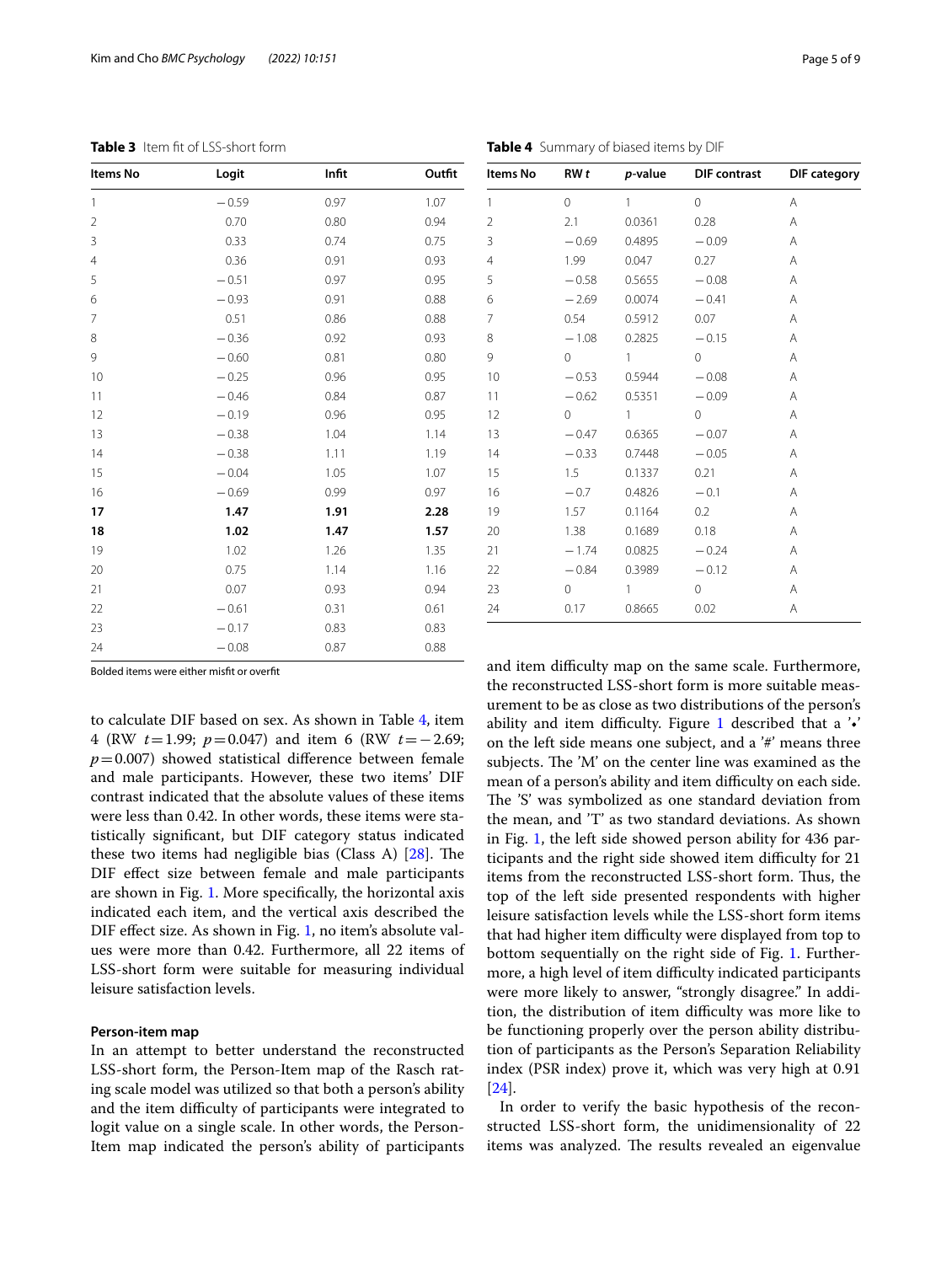<span id="page-5-0"></span>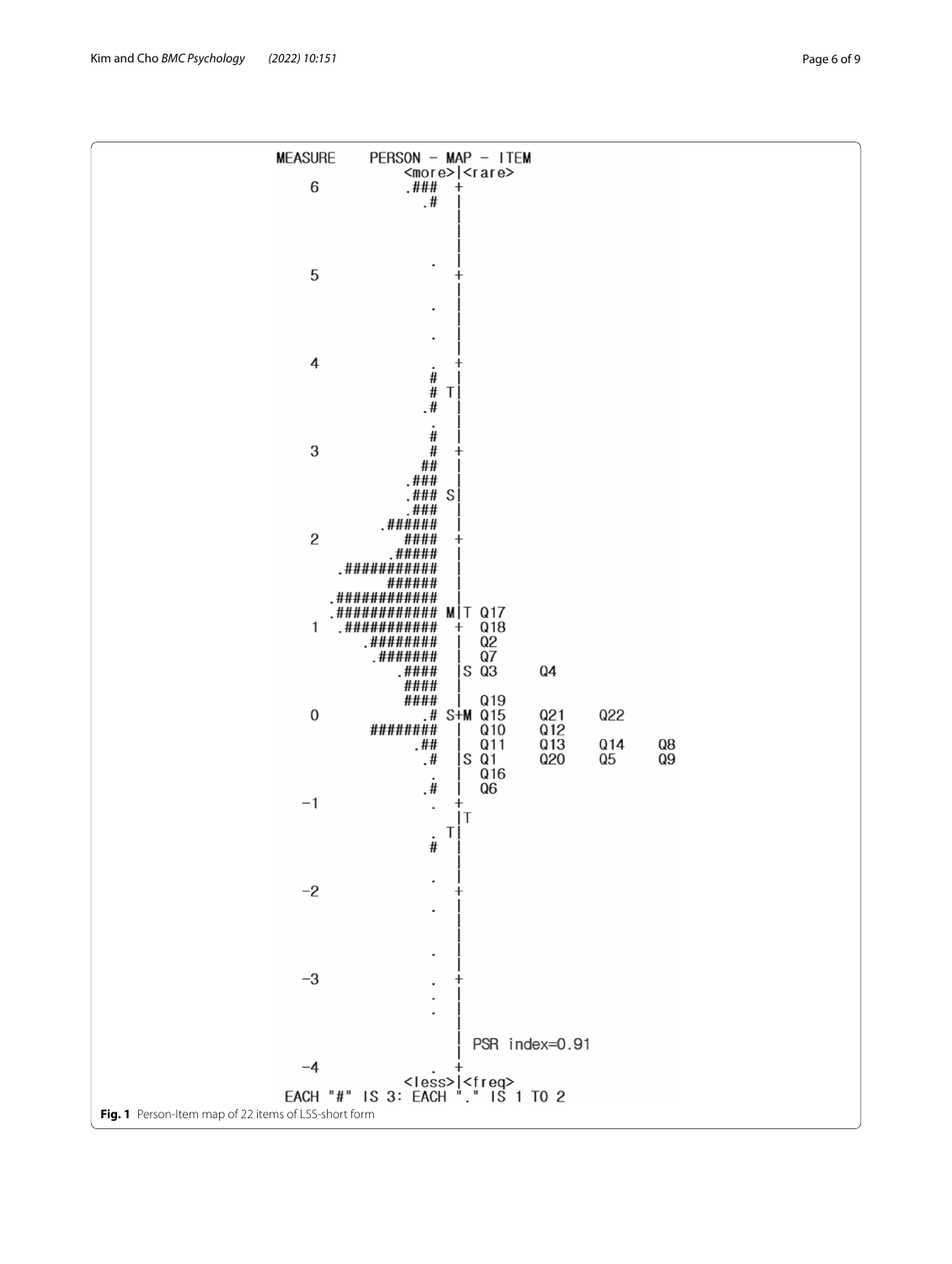variance of 46.02%, meaning that the reconstructed LSS-short form satisfactory for the basic assumption of unidimensionality. Furthermore, the new version's local independence and unidimensionality were examined that this version of the reconstructed LSS-short form would be good to utilize.

## **Discussion**

The LSS-short form has been utilized to evaluate individuals' leisure satisfaction level  $[5, 7, 8]$  $[5, 7, 8]$  $[5, 7, 8]$  $[5, 7, 8]$  $[5, 7, 8]$  $[5, 7, 8]$  $[5, 7, 8]$ . This study used the Rasch rating scale model to determine whether the LSS-short form was appropriate to use for individuals. Furthermore, this study proposed a new version of the LSS-short form by eliminating unsuitable items or replacing items from the LSS.

Prior to applying the Rasch rating scale model, it was necessary to demonstrate that the LSS-short form's unidimensionality assumptions verifed the 24 items as the one primary factor. The questionnaires or tools to measure individual psychological levels are composed of several factors, but ultimately are united into one primary factor. In this study, even if the LSS-short form was comprised of six subscales, the one primary factor would be needed to test the individual's leisure satisfaction levels. As indicated in the methods section, PCA was applied to examine the unidimensionality assumption, which resulted in verifying the suitability of applying the Rasch rating scale model to this study [[23\]](#page-8-8).

It was determined that a fve-point Likert-type LSSshort form was an appropriate category to utilize by following the verifcation of the unidimensionality assumption. As shown in Table [2,](#page-3-0) the results of this study suggest a fve-point Likert-type LSS-short form is relatively appropriate to measure leisure satisfaction levels. Previous research supports the current fnding that fve-point Likert-type scales were recommended when respondents were the general public, which is matched to the demographic characteristics of the studies' participants [[30](#page-8-15)]. Another study's results showed that fve-point Likert-type scales provide better quality of data rather than seven-point or 11 Likert-type scales [\[31\]](#page-8-16).

As indicated, three LSS-short form items were deemed unsuitable for use by measuring the item ft score from the Rasch rating scale model. In order to better understand participants' leisure satisfaction levels, items that are too confusing (misft) or items that are too easy (overft) should be removed. In this study, item 17, "My leisure activities are physically challenging," and item 18, "I do leisure activities which develop my physical ftness," were deemed unsuitable as they were confusing questions on the subscale of "Physiological" benefts. More specifcally, individuals with low physiological leisure satisfaction levels tended to respond with a high leisure satisfaction, while participants who had high physiological leisure satisfaction levels responded with lower levels of leisure satisfaction. Therefore, it would be advisable to remove these two items from the LSS-short form to avoid overall biased results in leisure satisfaction levels.

The Rasch rating scale model also evaluated unsuitable items by utilizing Diferential Item Functioning (DIF), which is the same approach of the Mentel-Haenszel method. DIF determined biased items by measuring the potential ability level of the two groups through comparing responses [\[26](#page-8-11), [27\]](#page-8-12). In this study, DIF was utilized with male and female participants, who were evenly divided into two groups. It was necessary to estimate how each question could induce favorable or unfavorable answers based on sex. These biased items should be removed to better understand leisure satisfaction levels among participants.

As shown in Table [4,](#page-4-1) the results indicated that item 6, "My leisure activities provide opportunities to try new things" and item 17, "My leisure activities are physically challenging," were statistically signifcant between female and male participants. More specifcally, item 6 was favorable to female participants, which means that this biased item induced female respondents to answer higher leisure satisfaction levels (close to strongly agree) even if both female and male participants were assumed to have the same person ability to response questions. Item 17 was biased to be more favorable to male participants. However, this study was judged to extract biased items of DIF based on the DIF efect size [\[28](#page-8-13)]. In other words, even if items were statically signifcant, items would not be removed if they had no efect on actual bias (negligible bias). Thus, these items might be influenced by the questions' lexical and grammatical choices [\[28\]](#page-8-13). In this study, item 6 was statically signifcant, but its DIF category was class "A," which indicated that there was no efect of actual bias between female and male participants to response to this question. Item 17 showed the same case as item 6, but it was already eliminated because of item ft score. Furthermore, there were statistically signifcant items that produced favorable or unfavorable answers, but it was not necessary to removed them due to DIF efect size [\[28](#page-8-13)].

Taken together, the fndings from the current study showed that two questions from the physiological subscale were unsuitable to measure leisure satisfaction benefits. These results suggest that the physiological subscale might need to be reconstructed. The original 51 items from LSS provides six items on the physiological subscale. One possible solution might be to replace the two unsuitable items on the physiological subscale with the following questions from the original LSS: "My leisure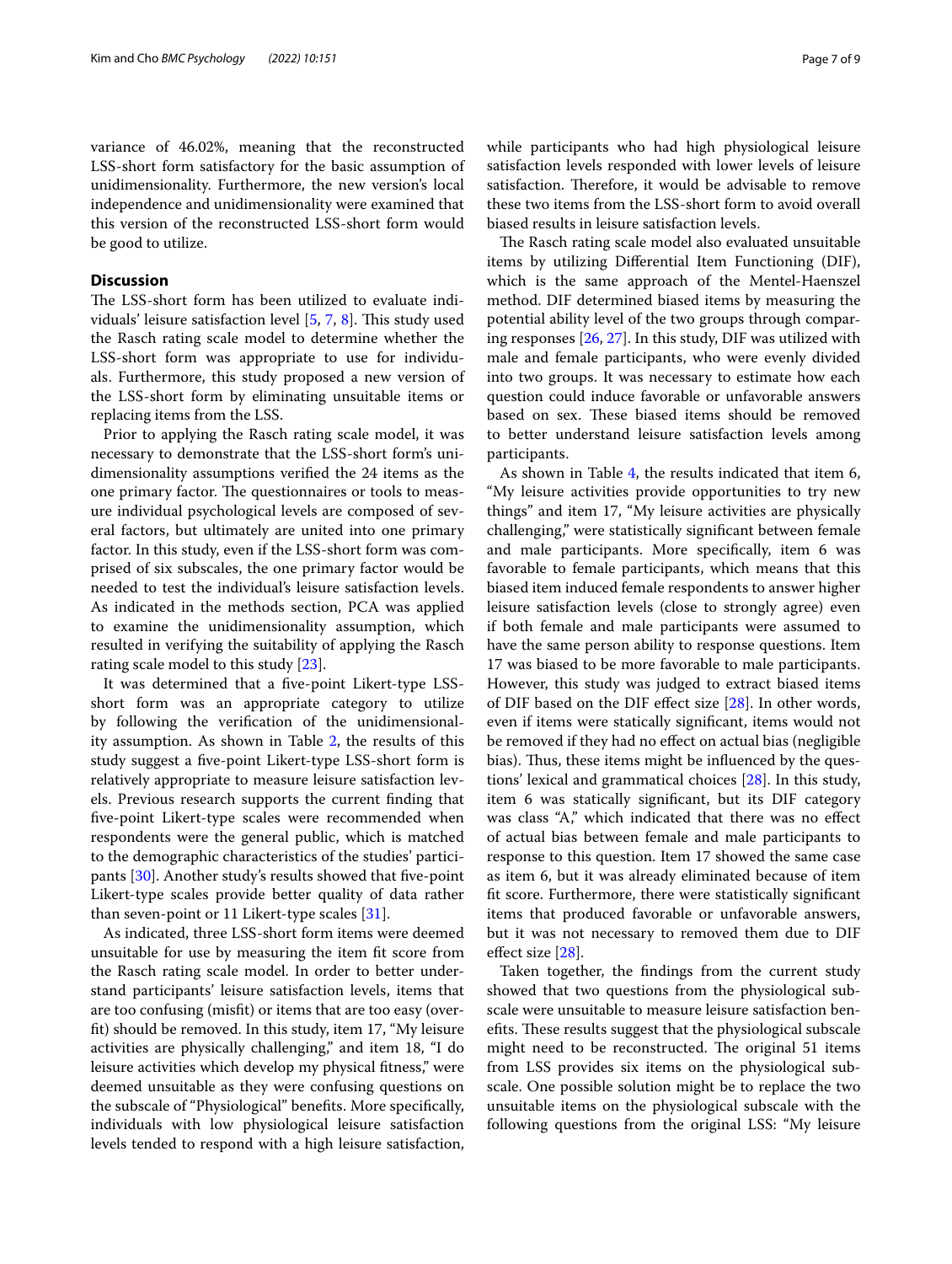activities help control my weight" and "My leisure activities help me maintain my energy level".

#### **Limitation**

It is important to acknowledge the limitations and provide possible future directions. This study was conducted in the south-central U.S. and cannot be generalized to the entire population or to other countries. Future research should consider conducting research from a variety of regions that might yield more powerful and accurate fndings. Another important issue was that the lack of sample size might make it hard to generalize the results of the reconstructed LSS-short form. More participants in the future would be helpful to enhance the results. Finally, an important issue was the lack of knowledge about the participants aside from their sex. Future research could provide various demographic characteristics such as age, ethnicity, socioeconomic status, income, education, marital status and so on. It could thus attempt to explain how these demographic characteristics can infuence an individual's choice of leisure satisfaction level.

## **Conclusions**

As individuals consider leisure time and activities to be more important, it is vital to provide and fulfll their needs so that they continue to enjoy their leisure time. However, leisure and recreation professionals and practitioners might not fully understand why individuals participate in leisure activities or programs. By measuring leisure satisfaction levels through exiting surveys or questionnaires, it is possible to recognize and anticipate participants' desires through their leisure activities. One widely used survey is the Leisure Satisfaction Scale-short form. The LSS-short form has been utilized to estimate individual leisure satisfaction levels in a variety of disciplines [\[32,](#page-8-17) [33\]](#page-8-18). However, it is necessary to reevaluate whether the LSS-short form can still be useful to measure individual leisure satisfaction levels due to the lack of statistical evidence. In addition, this study found three items were unsuitable to measure individual leisure satisfaction levels. Thus, it was suggested that they be replaced to achieve a better understanding of leisure satisfaction questionnaires that would be validated to another sample to increase external validity. Based on this research, this study anticipates that the reconstructed the LSS-short form should be recommended for evaluating individual leisure satisfaction levels in future studies. Thus, leisure and recreation professionals and practitioners can be equipped to provide and develop efective leisure activities or programs by utilizing new LSS-short form.

**Acknowledgements**

#### **Author contributions**

SK contributed to the article's conceptualization, project administration, data curation, formal analysis, and writing of the original draft. DC contributed to the article's conceptualization, project administration, data curation, methodology, and editing of the fnal draft. Both authors have read and agreed to the published version of the manuscript.

#### **Funding**

This research received no external funding.

#### **Availability of data and materials**

The datasets generated during and/or analyzed during the current study are available from the corresponding authors on request.

#### **Declarations**

#### **Ethics approval and consent to participate**

Informed consent was obtained from all participants and ethical approval for this study was granted by the Institutional Review Board (IRB) committee of the higher education university in the south-central United States. All methods were carried out in accordance with relevant guidelines and regulations.

#### **Consent for publication**

Not applicable.

#### **Competing interests**

The authors declared not potential conficts of interest with respect to the research, authorship and/or publication of this article.

#### **Author details**

<sup>1</sup> Department of Physical Education, Chungbuk National University, Chungdae-rol 1, Seowon-gu, Chungbuk 28644, South Korea. <sup>2</sup> Department of Health, Physical Education and Recreation, Alcorn State University, 1000 ASU Drive #1380, Lorman, MS 39096, USA.

#### Received: 4 April 2022 Accepted: 6 June 2022 Published online: 15 June 2022

#### **References**

- <span id="page-7-0"></span>1. U.S. Department of Labor. American Time Use Survey: Bureau of Labor Statistics. 2018. <https://www.bls.gov/news.release/pdf/atus.pdf/>. Accessed 27 October 2020.
- <span id="page-7-1"></span>2. Edginton CR, DeGraaf DG, Dieser RB, Edginton SR. Leisure and lifesatisfaction: foundational perspectives. 4th ed. New York: McGraw-Hill; 2005.
- <span id="page-7-2"></span>3. Leitner MJ, Leitner SF. Leisure in later life. 4th ed. New York: The Haworth Press; 2012.
- <span id="page-7-3"></span>4. Cordes KA, Ibrahim HM. Applications in recreation and leisure: for today and the future. 3rd ed. New York: McGraw-Hill; 2003.
- <span id="page-7-4"></span>5. Cho D, Post J, Kim S. Comparison of passive and active leisure and lifesatisfaction with aging. Geriatr Gerontol Int. 2018;18:380–6. [https://doi.](https://doi.org/10.1111/ggi.13188) [org/10.1111/ggi.13188.](https://doi.org/10.1111/ggi.13188)
- <span id="page-7-5"></span>6. Stern C, Munn Z. Cognitive leisure activities and their role in preventing dementia: a systematic review. Int J Evid Based Healthc. 2010;8:2–17. [https://doi.org/10.1111/j.1744-1609.2010.00150.x.](https://doi.org/10.1111/j.1744-1609.2010.00150.x)
- <span id="page-7-6"></span>7. Ayyildiz T, Gokyurek B. Examination of leisure satisfaction levels of individuals participating in recreative dance activities. Ovidius Univ Ann Ser Phys Educ Sport Sci Mov Health. 2016;16:147–55.
- <span id="page-7-7"></span>8. Agate JR, Zabriskie RB, Agate ST, Poff R. Family leisure satisfaction and satisfaction with family life. J Leis Res. 2009;41:205–23. [https://doi.org/10.](https://doi.org/10.1080/00222216.2009.11950166) [1080/00222216.2009.11950166.](https://doi.org/10.1080/00222216.2009.11950166)
- <span id="page-7-8"></span>9. American College of Sports Medicine. ACSM's guidelines for exercise testing and prescription. 9th ed. Philadelphia: Lippincott Williams & Wilkins; 2013.
- <span id="page-7-9"></span>10. Ferrini A, Ferrini R. Health in later years. 4th ed. Boston: McGraw-Hill; 2008.
- <span id="page-7-10"></span>11. Beard JG, Ragheb MG. Measuring leisure satisfaction. J Leis Res. 1980;12:20–33. <https://doi.org/10.1080/00222216.1980.11969416>.

Not applicable.